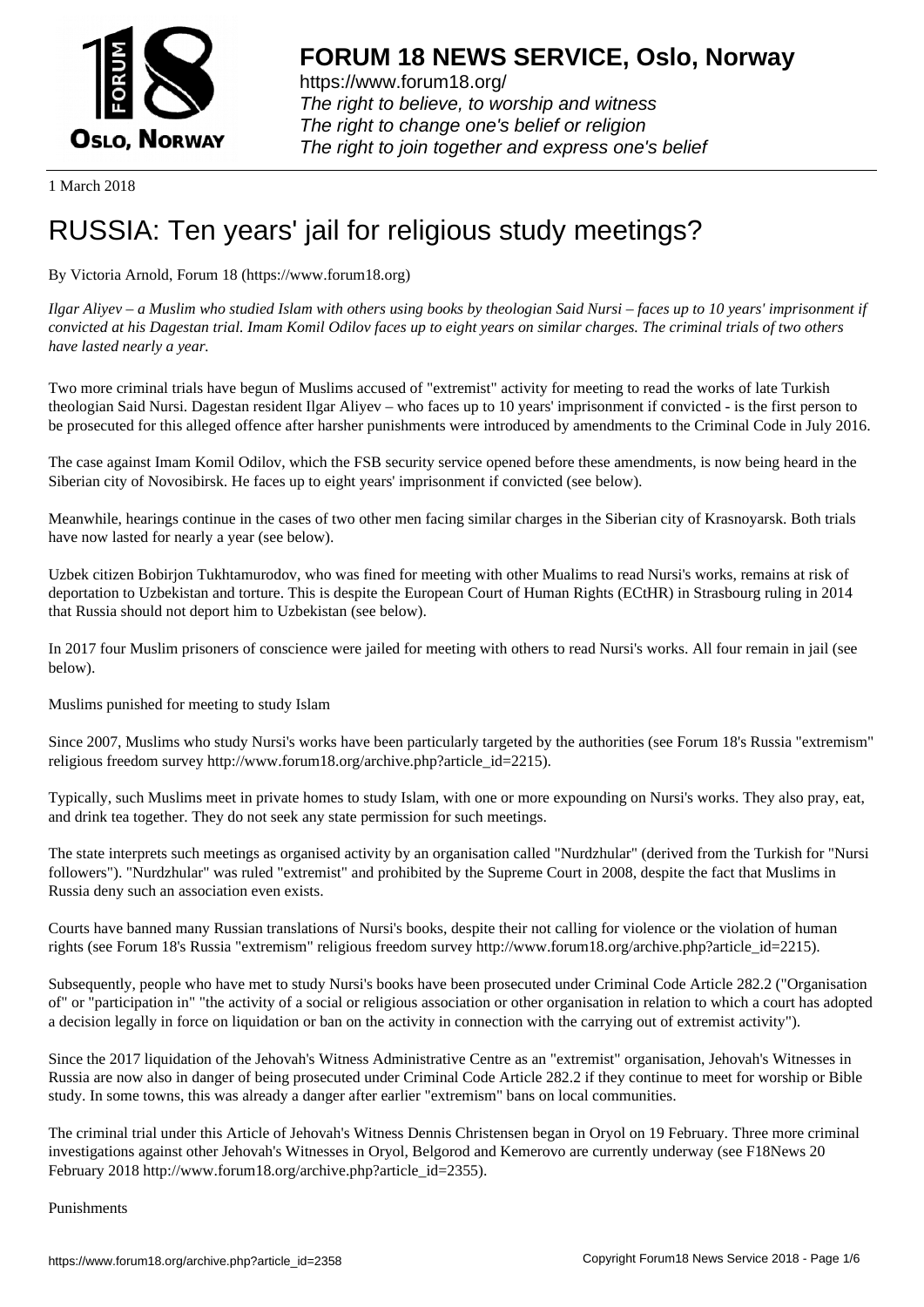Amendments to the Criminal Code introduced harsher penalties for  $\lambda$  extremism  $\lambda$ "extremism" Russia religious freedom survey http://www.forum18.org/Archive.php?article\_id=2215).

An individual charged since then (such as Ilgar Aliyev in Dagestan) could be sentenced to the following under Criminal Code Article 282.2 ("Organisation of" or "participation in" "the activity of a social or religious association or other organisation in relation to which a court has adopted a decision legally in force on liquidation or ban on the activity in connection with the carrying out of extremist activity"):

Part 1 – a fine of 400,000 to 800,000 Roubles (or two to four years' salary); or six to 10 years' imprisonment followed by restrictions on pursuing certain jobs and activities for up to 10 years and restrictions on freedom for one to two years;

Part 2 – a fine of 300,000 to 600,000 Roubles (or two to three years' salary); compulsory labour for one to four years with possible restrictions on pursuing certain jobs and activities for two to six years; or two to six years' imprisonment followed by restrictions on pursuing certain jobs and activities for up to five years or restrictions on freedom for up to a year.

A fine of 300,000 Roubles (42,000 Norwegian Kroner, 4,350 Euros or 5,300 US Dollars) is about eight months' average wages for those in formal work.

For any defendant whose alleged offence took place before 20 July 2016 (such as Komil Odilov and the two Muslims on trial in Krasnoyarsk), earlier provisions remain in place, with fines of 300,000 to 500,000 Roubles, compulsory labour of up to five years or prison sentences of two to eight years under Part 1, and fines of up to 300,000 Roubles, compulsory labour of up to three years, or prison sentences of up to four years under Part 2.

Four current known prisoners of conscience

In 2017, four Muslims were given criminal convictions and jailed to punish them for meeting with others to read Nursi's works. All four prisoners of conscience are still in jail as of 1 March 2018:

– On 7 November 2017 at Lenin District Court in Makhachkala, Ziyavdin Badirsoltanovich Dapayev was sentenced to four years in a general-regime labour camp;

– in the same trial Sukhrab Abdulgamidovich Kaltuyev and Artur Abdulgamidovich Kaltuyev were sentenced to three years each (see F18News 7 December 2017 http://www.forum18.org/archive.php?article\_id=2339);

– and in a separate trial, on 19 June 2017 Yevgeny Lvovich Kim was sentenced to three years and nine months' imprisonment at Blagoveshchensk City Court (see F18News 23 June 2017 http://www.forum18.org/archive.php?article\_id=2290). Prisoner of conscience Kim has been seriously tortured, and is serving his term at Labour Camp No. 3 in Khabarovsk (see F18News 7 November 2017 http://www.forum18.org/archive.php?article\_id=2332).

All the Muslim prisoners of conscience jailed before 2017 to punish them for meeting to study Nursi's works have been freed after completing their sentences (see Forum 18's "extremism" Russia religious freedom survey http://www.forum18.org/Archive.php?article\_id=2215).

Dagestan: Criminal trial underway

The trial of Ilgar Vagif-ogly Aliyev for alleged involvement in "Nurdzhular" is underway in his home town of Izberbash, a town on the Caspian Sea in Dagestan in the north Caucasus. He has so far undergone four hearings before Judge Magomed Murtazaliyev at Izberbash City Court, most recently on 8 February, and is next due to appear on 13 March, according to a fellow Muslim who has been following the case.

Prosecutors have charged Aliyev under Article 282.2, Part 1 (organising the activities of a banned extremist organisation) for holding gatherings of fellow Muslims to study Nursi's works.

The FSB security service arrested Aliyev during an armed raid on the night of 19-20 April 2017 (see F18News 12 May 2017 http://www.forum18.org/archive.php?article\_id=2279). He has since been held in pre-trial detention as the FSB investigation proceeded. Apart from confirming on 30 May 2017 that a criminal investigation of Aliyev was underway, the Dagestan FSB has refused to answer Forum 18's questions about the case.

Aliyev, an Azerbaijani-born Russian citizen, "does not dispute that he read some books", according to his lawyer Magomedrasul Zapirov, "but he denies that he worked against Russia".

In December 2017, when his case reached court, Aliyev was transferred from Investigation Prison No. 1 in Makhachkala to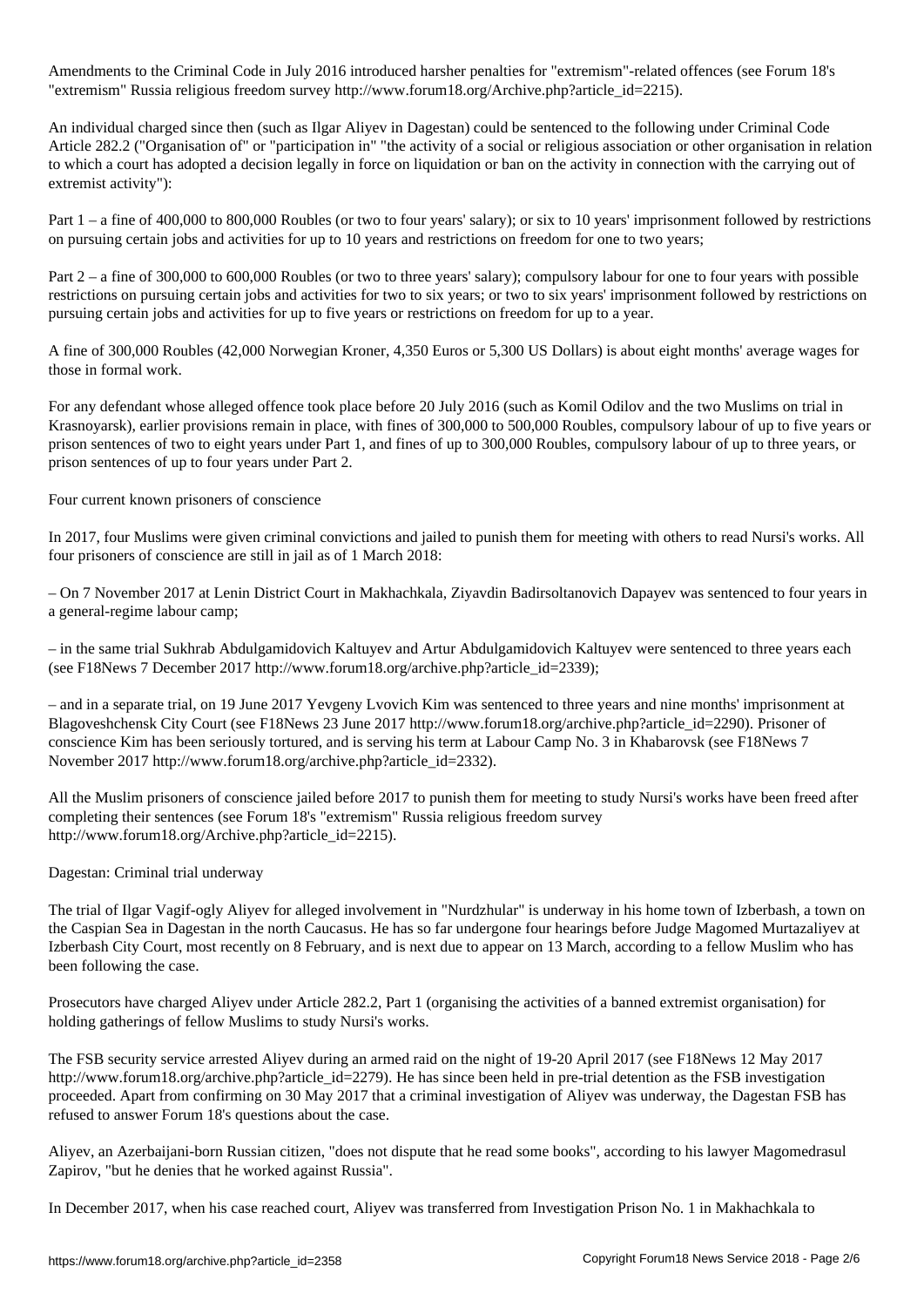the case explained to  $\mathcal{L}_{\text{max}}$ 

Conditions in the detention facility in Derbent are "better than in Makhachkala", the fellow Muslim added on 21 February. "There are no problems with reading the Koran or performing prayers in Dagestan. All food is halal." Lawyer Zapirov also confirmed that his client's "conditions are good" in both Derbent and Makhachkala.

Forum 18 asked the Dagestan Republic Prosecutor's Office in writing on 21 February what sentence it is seeking in Aliyev's case and in what way he is considered dangerous. Forum 18 received no reply by the end of the Dagestan working day of 1 March.

Aliyev has not been added to the Rosfinmonitoring list of terrorists and extremists", whose assets banks are obliged to freeze (see Forum 18's "extremism" Russia religious freedom survey http://www.forum18.org/Archive.php?article\_id=2215).

Dagestan: Supreme Court rejects three appeals

Aliyev is the fourth Muslim in Dagestan to face charges relating to "Nurdzhular" in the space of a year. Ziyavdin Badirsoltanovich Dapayev (born 12 May 1982) and brothers Sukhrab Abdulgamidovich Kaltuyev (born 13 November 1981) and Artur Abdulgamidovich Kaltuyev (born 15 June 1986) were convicted under Article 282.2, Part 1, in November 2017 and received prison terms of three to four years (see F18News 8 December 2017 http://www.forum18.org/archive.php?article\_id=2339).

Dapayev and the Kaltuyev brothers appealed against the sentences to Dagestan's Supreme Court, but it upheld the convictions on 10 January 2018.

According to their case file, seen by Forum 18, Aliyev was among those who visited the house where they met to discuss Nursi's books – he was not, however, formally involved in the three men's case.

Novosibirsk: First trial underway

The trial of Imam Komil Odilov has begun in Novosibirsk. His is the only one of six related prosecutions in the city to have reached court so far. The cases against three other men have been closed, while one is now living abroad and another's whereabouts are unknown.

Odilov has so far made two appearances at October District Court in Novosibirsk, on 28 December 2017 and 20 February 2018, according to the court website. At these hearings, the indictment was read out and the questioning of a prosecution witness – an officer of the police Centre for Combating Extremist Activity – began, Odilov's lawyer Yuliya Zhemchugova told Forum 18 on 20 February. The next hearing is due on 2 March.

Prosecutors have charged Odilov under Article 282.2, Part 1, with organising a "cell" of "Nurdzhular" in Novosibirsk. He denies the charges and insists that the alleged organisation does not exist and that he has never engaged in extremist activity.

Odilov was among nine people detained by the FSB at an Azerbaijani cafe in Novosibirsk in December 2015 (see F18News 21 January 2016 http://www.forum18.org/archive.php?article\_id=2141). Most were released the next day after interrogation and searches of their homes, but Odilov was kept in custody for nine months before being allowed home under travel restrictions in September 2016 (see F18News 1 February 2017 http://www.forum18.org/archive.php?article\_id=2251).

The Novosibirsk FSB, which was responsible for the investigation, has repeatedly refused to answer Forum 18's questions about the case.

Novosibirsk: Judicial fines to end criminal cases

Uzbek citizen Bobirjon Tukhtamurodov was formally charged at the same time as Odilov on 31 October 2017. He is due to have the case against him closed upon payment of a judicial fine of 90,000 Roubles, a fellow Muslim, who has been following the case, told Forum 18 on 22 February.

A fine of 90,000 Roubles (12,500 Norwegian Kroner, 1,300 Euros or 1,600 US Dollars) is about two and a half months' average wages for those in formal work.

Criminal Code Article 76.2 stipulates that people who have committed a minor or moderate-severity offence for the first time may be "released from criminal liability" by a court if they pay a fine which compensates for the damages caused. Tukhtamurodov agreed to this outcome in late February, the Muslim added; no date has yet been set for the hearing at Novosibirsk's October District Court which will finalise the decision.

Prosecutors ended the cases against two other Novosibirsk defendants – Uralbek Karaguzinov (born 21 July 1954) and Mirsultan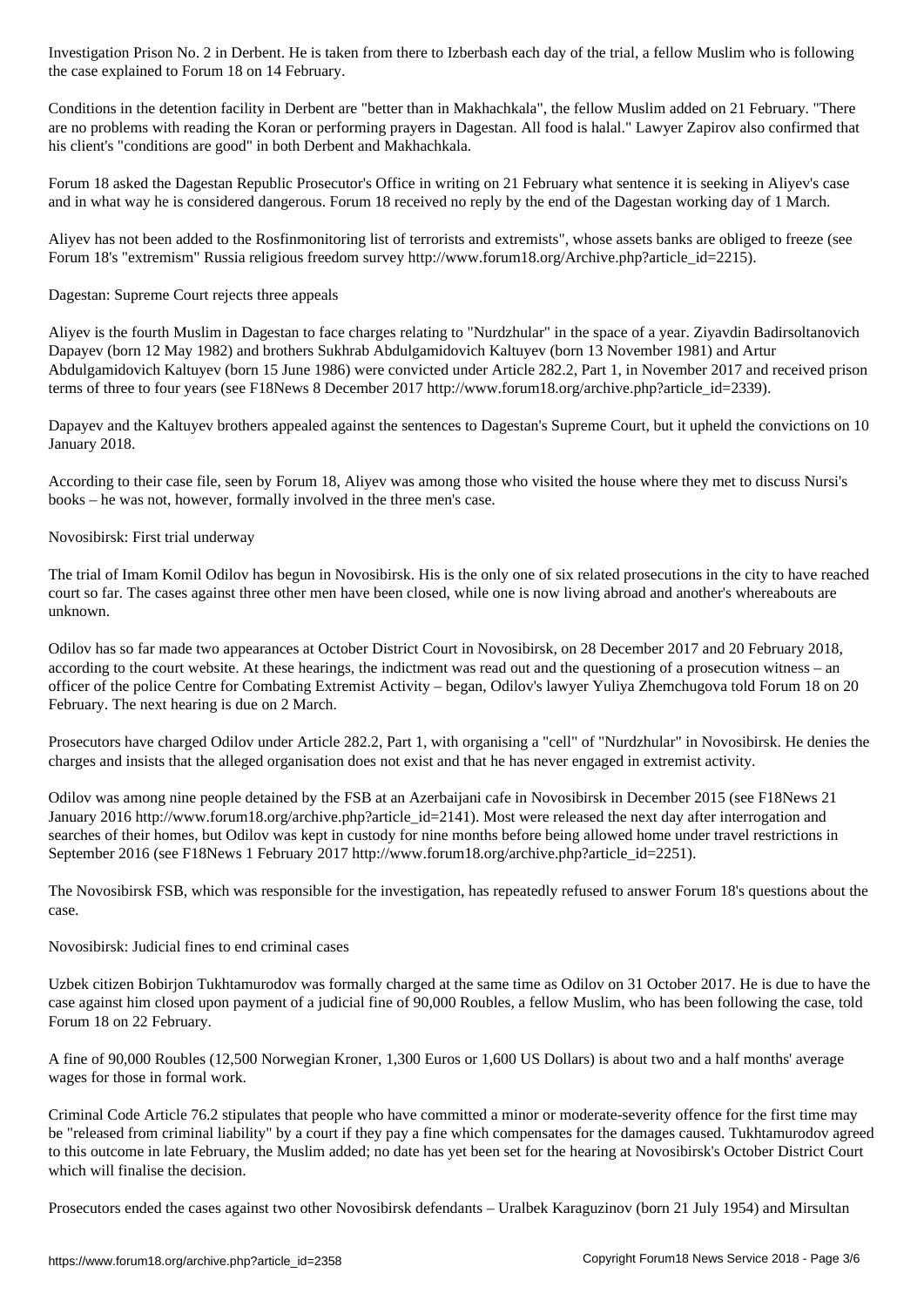http://www.forum18.org/archive.php?article\_id=2339).

Fines imposed at a judge's discretion under Criminal Code Article 76.2 appear to be a lighter punishment than that which the men could have expected had they been tried and convicted, and carry no criminal record. Nevertheless, accepting this outcome meant that they had to plead guilty to the charges against them, which is likely to have negative consequences for Odilov.

Pressure to "prove" banned organisation exists

"[State agencies] detain a person and bring a criminal case against him", a Muslim explained to Forum 18. "They torment him with interrogations and medical examinations and tell him he can either pay a fine of 90,000 Roubles or go to prison for a minimum of four years. The person is obliged to agree to the fine. Morally, he is forced to admit guilt."

Karaguzinov, Nasirov and Tukhtamurodov have been recorded "as participants in the organisation", the Muslim added. "Now they are trying the leader, Odilov, but the confession and repentance of three members of the organisation are already part of the case. This is such a heinous scheme. They no longer need to prove the existence of an organisation."

Psychiatric examinations – what for?

Such medical examinations consist of conversations with a psychiatrist intended to establish a suspect's fitness to undergo investigation and trial, Odilov's lawyer Yuliya Zhemchugova explained to Forum 18 on 27 February. They do not generally involve physical examinations.

Psychiatric evaluation is compulsory for suspects who are minors (as Nasirov was when his case was opened) or who are already registered with a psychiatrist. Otherwise, it is carried out at the discretion of investigators. Zhemchugova added that none of her clients had ever made any complaints about the conduct of psychiatric examinations.

Suspects may undergo psychiatric examinations as inpatients or outpatients of medical institutions, according to the Health Ministry's 2017 Decree "On approval of the order of conduct of judicial psychiatric examination".

Having to "prove you are not crazy" is "spiritual torment and suffering for a believer," a fellow Muslim insisted to Forum 18. "Because the believer wants to save the eternal life of man, he talks about God, and he is considered to be mad."

Odilov, Tukhtamurodov, Nasirov and Karaguzinov all underwent psychiatric evaluation as outpatients early in the FSB investigation and were declared mentally healthy.

Other Muslims prosecuted for studying Nursi's works are known to have been subjected to similar examinations. These include Amir Abuev in Kaliningrad in 2012 (see F18News 16 May 2012 http://www.forum18.org/archive.php?article\_id=1701) and Shirazi Bekirov in St Petersburg in 2013 (see F18News 28 September 2013 http://www.forum18.org/archive.php?article\_id=1872).

Novosibirsk: Will Tukhtamurodov be deported to Uzbekisan?

Tukhtamurodov has temporary refugee status in Russia, having fled a similar prosecution in Uzbekistan. It is now unclear whether he will be allowed to remain or be deported back to his home country, according to Odilov's lawyer Yuliya Zhemchugova. Torture by officials of anyone they dislike is widespread in Uzbekistan, the United Nations (UN) Committee against Torture (CAT) finding torture to be "routine" in the country (see Forum 18's Uzbekistan religious freedom survey http://www.forum18.org/Archive.php?article\_id=2314)

Uzbekistan has been seeking Tukhtamurodov's return to face criminal charges for participating in an unregistered religious community since 2010. Russia ruled that he should be extradited back to Uzbekistan, but Tukhtamurodov – who was detained by the Russian authorities for seven months - succeeded in having that decision overturned. In 2014 the European Court of Human Rights (ECtHR) in Strasbourg ruled that Russia should not deport him to Uzbekistan (see F18News 15 April 2014 http://www.forum18.org/archive.php?article\_id=1947).

Novosibirsk: Criminal investigations continue

The FSB security service in Novosibirsk is also investigating Imam Ilhom Zavkidinovich Merazhov (born 1 July 1970) under Criminal Code Article 282.2, Part 1 ("Organisation of the activity of a social or religious association or other organisation in relation to which a court has adopted a decision legally in force on liquidation or ban on the activity in connection with the carrying out of extremist activity"), and Timur Muzafarovich Atadzhanov (born 21 April 1988) under Criminal Code Article 282.2, Part 2 ("Participation in the activity of a social or religious association or other organisation in relation to which a court has adopted a decision legally in force on liquidation or ban on the activity in connection with the carrying out of extremist activity"). Merazhov is currently living abroad. Atadzhanov's whereabouts are unknown.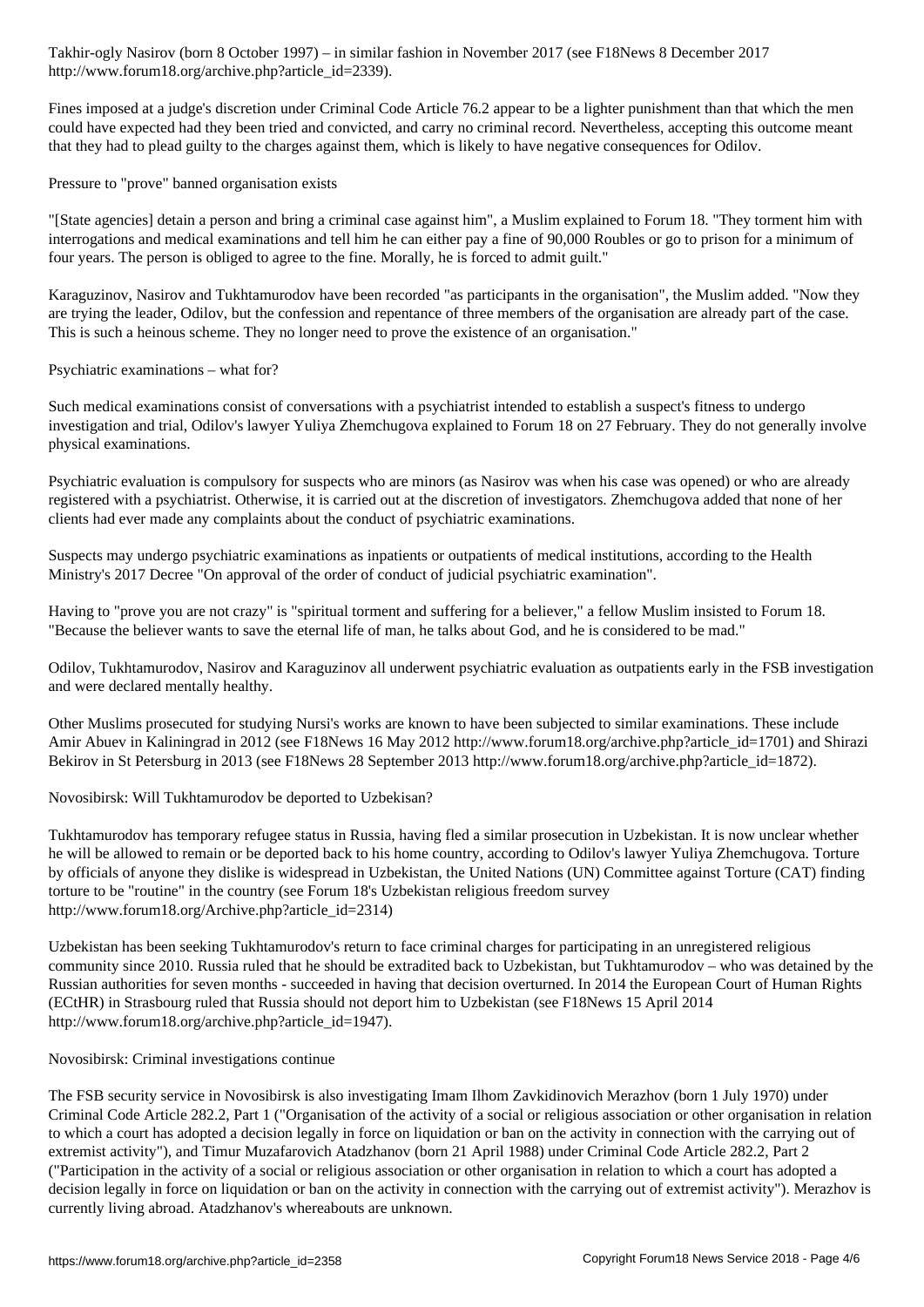This is the second time that Odilov and Merazhov have been prosecuted under  $\ell$ they each received one-year suspended sentences for allegedly organising "Nurdzhular" activity in Novosibirsk, a verdict Merazhov described at the time as "nonsense" (see F18News 18 June 2013 http://www.forum18.org/archive.php?article\_id=1848). Both men with other Muslim readers of Nursi's works in February 2014 appealed against convictions (Application No. 6738/14) to the European Court of Human Rights in Strasbourg (ECtHR) (see F18News 10 April 2014

http://www.forum18.org/archive.php?article\_id=1946). The ECtHR sent questions to all the parties involved on 31 August 2017 (see http://hudoc.echr.coe.int/eng?i=001-177189).

The deadline for the Russian government's response was 22 February 2018. The Court has so far been unable to tell Forum 18 if the Russian government responded by this date and, if so, what its observations were.

In December 2015 Odilov and Merazhov were among nine people detained by the FSB security service at an Azerbaijani cafe in Novosibirsk (see F18News 21 January 2016 http://www.forum18.org/archive.php?article\_id=2141). Most were released the next day after interrogation and searches of their homes, but Odilov was kept in custody for nine months before being allowed home under travel restrictions in September 2016.

Odilov, Merazhov, and Atadzhanov all appear on the Rosfinmonitoring "List of Terrorists and Extremists", whose assets banks are obliged to freeze (see Forum 18's "extremism" Russia religious freedom survey http://www.forum18.org/Archive.php?article\_id=2215). Nasirov and Karaguzinov have been removed since their cases were closed. Tukhtamurodov has never been added to the list.

Krasnoyarsk: Criminal trials continue into eleventh month

Two more readers of Nursi's works are still on trial in Krasnoyarsk after more than 10 months.

Andrei Nikolayevich Dedkov (born 16 June 1979) has undergone 14 hearings before Judge Sergei Tupeko at Krasnoyarsk's Soviet District Court, with the next due on 12 March. He is under travel restrictions, having been released from detention in March 2017 after nearly a year.

This is the third time Dedkov has been prosecuted for alleged involvement with "Nurdzhular". The first case against him ran out of time in 2012; the second ended in conviction in 2015, but the consequent fine was dropped after the statute of limitations again expired during the appeal period (see F18News 21 January 2016 http://www.forum18.org/archive.php?article\_id=2141).

Andrei Gennadyevich Rekst (born 14 March 1994), who is at home on bail, has so far appeared 17 times at Krasnoyarsk's Sverdlovsk District Court before Judge Radomir Larionov, most recently on 22 February. He has dismissed his lawyer because he suspected he was collaborating with the FSB security service, a fellow Muslim who is following the case told Forum 18 on 26 February. The court has now given his new lawyer time to become acquainted with the case, and Rekst's next hearing has been scheduled for 13 March.

Dedkov and Rekst were initially detained in March 2016, after the FSB security service had carried out surveillance of several Muslims in Krasnoyarsk for much of 2015 (see F18News 29 June 2016 http://www.forum18.org/archive.php?article\_id=2193). For holding gatherings to read and discuss Nursi's works, Dedkov was charged under Criminal Code Article 282.2, Part 1 ("Organisation of the activity of a social or religious association or other organisation in relation to which a court has adopted a decision legally in force on liquidation or ban on the activity in connection with the carrying out of extremist activity"), and Rekst was charged under Criminal Code Article 282.2, Part 2 ("Participation in the activity of a social or religious association or other organisation in relation to which a court has adopted a decision legally in force on liquidation or ban on the activity in connection with the carrying out of extremist activity").

Both Rekst and Dedkov appear on the Federal Financial Monitoring Service (Rosfinmonitoring) "List of Terrorists and Extremists", whose assets banks are obliged to freeze (see Forum 18's "extremism" Russia religious freedom survey http://www.forum18.org/Archive.php?article\_id=2215).

Krasnoyarsk: Prosecutors seek literature ban

Prosecutors are also seeking to have religious literature seized from Rekst's home declared "extremist". Proceedings resumed at Krasnoyarsk's Sverdlovsk District Court on 26 February 2018 after being suspended for eight months.

Publishing company Sozler had argued that the original expert report submitted by the prosecution contained a "multitude of errors", according to company representative Sergei Mikhailov. Judge Natalya Bogdevich therefore halted her examination of the suit to allow further analysis of the texts to be carried out. The Krasnoyarsk Justice Ministry's Laboratory of Judicial Analysis performed the additional examination at the court's request.